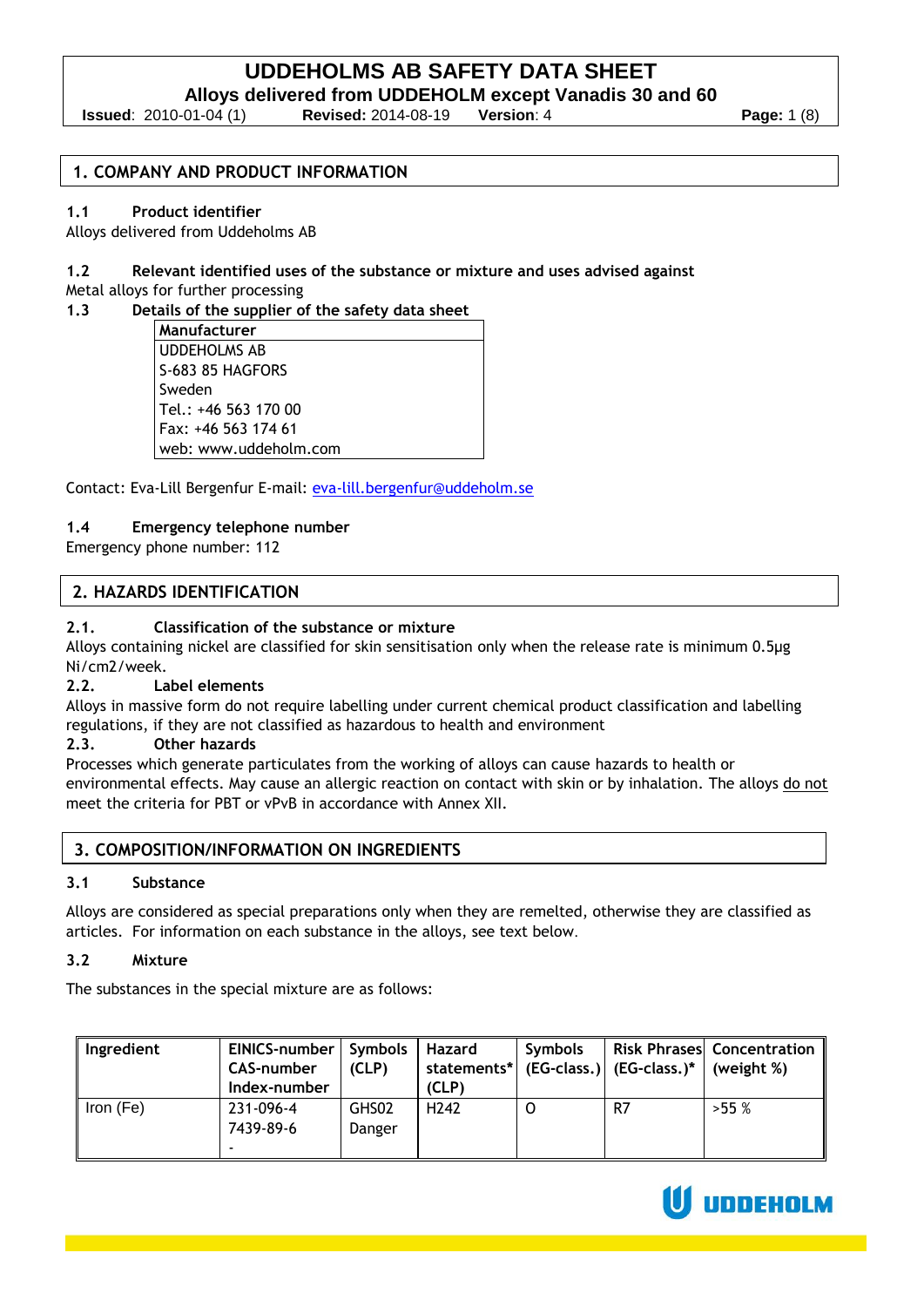# **UDDEHOLMS AB SAFETY DATA SHEET Alloys delivered from UDDEHOLM except Vanadis 30 and 60 Issued**: 2010-01-04 (1) **Revised:** 2014-08-19 **Version**: 4 **Page:** 2 (8)

| Chromium (Cr)   | $231 - 157 - 5$ | GHS06                    | H301             | $T+$           | R27/28 -        | $0 - 20%$ |
|-----------------|-----------------|--------------------------|------------------|----------------|-----------------|-----------|
|                 | 7440-47-3       | GHS09                    | H311             |                | $50/53 - 67$    |           |
|                 |                 | Danger                   | H410             |                |                 |           |
| Cobalt (Co)     | 231-158-0       |                          | $\overline{a}$   | $\Box$         | $\mathcal{L}$   | $0-1\%$   |
|                 | 7440-48-4       |                          |                  |                |                 |           |
|                 | 027-001-00-9    |                          |                  |                |                 |           |
| Vanadium (V)    | $231 - 171 - 1$ | GHS07                    | H315             | $\blacksquare$ | $\mathbf{r}$    | $0-12%$   |
|                 | 7440-62-2       | Warning                  | H319             |                |                 |           |
|                 |                 |                          | H335             |                |                 |           |
| Molybdenum (Mo) | 231-107-2       | $\overline{a}$           |                  | F              | R <sub>11</sub> | $0-10%$   |
|                 | 7439-98-7       |                          |                  |                |                 |           |
|                 |                 |                          |                  |                |                 |           |
| Nickel (Ni)     | $231 - 111 - 4$ | GHS08                    | H317             | Xn             | R40-43-         | $0 - 10%$ |
|                 | 7440-02-0       | Danger                   | H351             |                | 48/23           |           |
|                 | 028-002-00-7    |                          | H373             |                |                 |           |
| Tungsten (W)    | 231-143-9       | $\overline{\phantom{a}}$ |                  | $\sim$         | $\sim$          | $0-10%$   |
|                 | 7440-33-7       |                          |                  |                |                 |           |
|                 |                 |                          |                  |                |                 |           |
| Carbon (C)      | $231 - 153 - 3$ | GHS02                    | H <sub>250</sub> | F              | <b>R17</b>      | $0-5%$    |
|                 | 7440-44-0       | GHS07                    | H335             |                |                 |           |
|                 |                 | Danger                   |                  |                |                 |           |
| Manganese (Mn)  | $231 - 105 - 1$ | GHS09                    | H411             | N              | R51/53          | $0-5%$    |
|                 | 7439-96-5       |                          |                  |                |                 |           |
|                 |                 |                          |                  |                |                 |           |
| Aluminium (Al)  | 231-072-3       | GHS02                    | H228             | $\overline{F}$ | R11-15          | $0-2%$    |
|                 | 7429-90-5       | Danger                   | H261             |                |                 |           |
|                 | 013-001-00-6    |                          |                  |                |                 |           |
| Copper (Cu)     | 231-159-6       | GHS09                    | H410             | N              | R50/53          | $0-1%$    |
|                 | 7440-50-8       | Warning                  |                  |                |                 |           |
|                 |                 |                          |                  |                |                 |           |

\*For complete wording of R-phrases and hazard statements see section 16.

# **4. FIRST AID MEASURES**

# **4.1 Description of first aid measures**

Show this safety data sheet to the doctor on duty.

#### **4.1.1. Relevant routes of exposure**

**Inhalation**

If dust, fumes or mist inhaled, remove patient to fresh air, allow to rest and keep warm.

**Skin contact**

Immediately remove any metal fragments or pieces that get under the skin. Wash well with plenty of soap and water following any contact with metal particles. Remove any contaminated clothing and launder before reuse. Seek medical attention if irritation develops.

#### **Eye contact**

Avoid getting finely divided particles in the eyes. Flush immediately with plenty of luke-warm water, keeping eyelids open. Seek medical attention if symptoms persist.

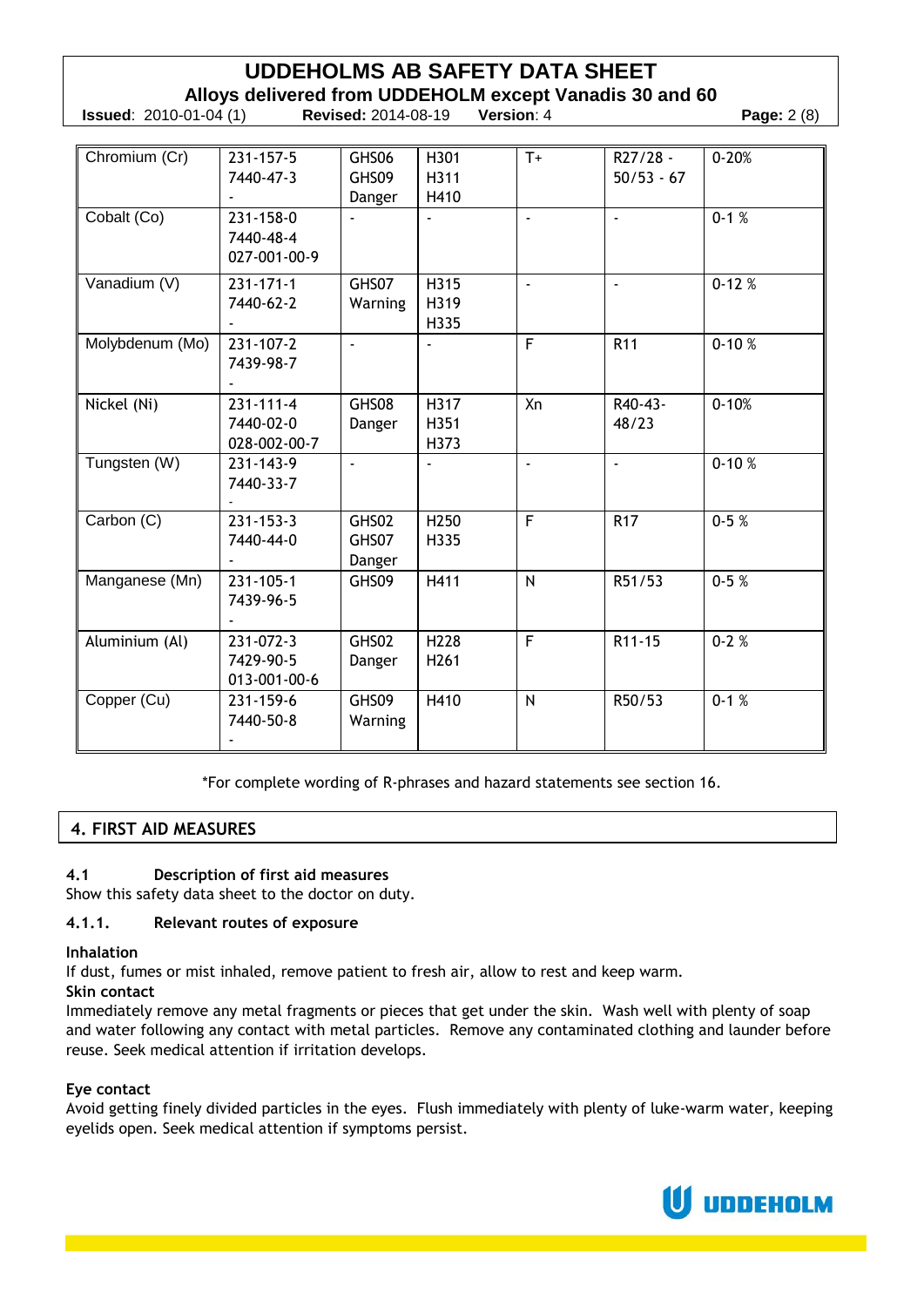# **UDDEHOLMS AB SAFETY DATA SHEET Alloys delivered from UDDEHOLM except Vanadis 30 and 60**

**Issued**: 2010-01-04 (1) **Revised:** 2014-08-19 **Version**: 4 **Page:** 3 (8)

#### **Ingestion**

Alloys in massive form are not hazardous, but should be kept out of the mouth. Finely divided particles may be easily ingested along with food, drink or smoking. If large quantities ingested, seek medical advice.

#### **4.2. Most important symptoms and effects**

The alloys in themselves or particles from the alloy are not judged as acute toxic. From the medical point of view, there is no evidence to indicate an absolute or a sharp distinction between harmful and non harmful content. An average content in the air of a single substance at the level of the limit considered, with current knowledge, generally not present any risk of injury or discomfort. It is nevertheless important to strive to keep all air pollutants as low as possible during the exposure limit. A particularly important situation is that if someone is exposed to multiple air pollutants simultaneously or exposed to air pollution related to heavy work. Keep dust levels below the limits mentioned in section 8.1.

#### **4.3. Indication of any immediate medical attention and special treatment needed**

There is no indication of immediate medical attention or special treatment documented for the alloys.

# **5. FIRE-FIGHTING MEASURES**

#### **5.1 Extinguishing media**

Where metal dust or powder is involved, cover with dry sand, chemical powder, or other dry inert material to minimise the risk of explosion. DO NOT use water.

#### **5.2. Special hazards arising from the substance or mixture**

Finely divided iron can explode in contact with air. Solid iron will react with oxidising materials, fluorine, chlorine, chlorine trifluoride, hydrogen peroxide, etc. Finely divided chromium can explode in contact with air. Solid will react with bromine pentafluoride. Finely divided chromium will react with carbon dioxide, nitrogen oxides, sulphur dioxide. Finely divided molybdenum will react with bromine trifluoride, fluorine, bromine pentafluoride, chlorine trioxide. Finely divided manganese will react with aluminium powder, sulphur dioxide, carbon dioxide, fluorine, chlorine, hydrogen peroxide and nitric acid.

#### **5.3. Advice for fire-fighter**

Use ordinary safety equipment.

# **6. ACCIDENTAL RELEASE MEASURES**

#### **6.1. Personal precautions, protective equipment and emergency procedures**

Not applicable to solid metal/alloys in massive form. In particulate form, wear personal protective equipment as specified in Section 8. Avoid contact with the skin. Do not inhale dust.

#### **6.2. Environmental precautions**

Collect powder using a vacuum cleaner or by gentle sweeping to keep dust away from drains, surface and ground water. Prevent particulates from entering watercourses or drains. Avoid formation of dust clouds.

#### **6.3. Methods and material for containment and cleaning up**

Collect powder using a vacuum cleaner or by gentle sweeping.

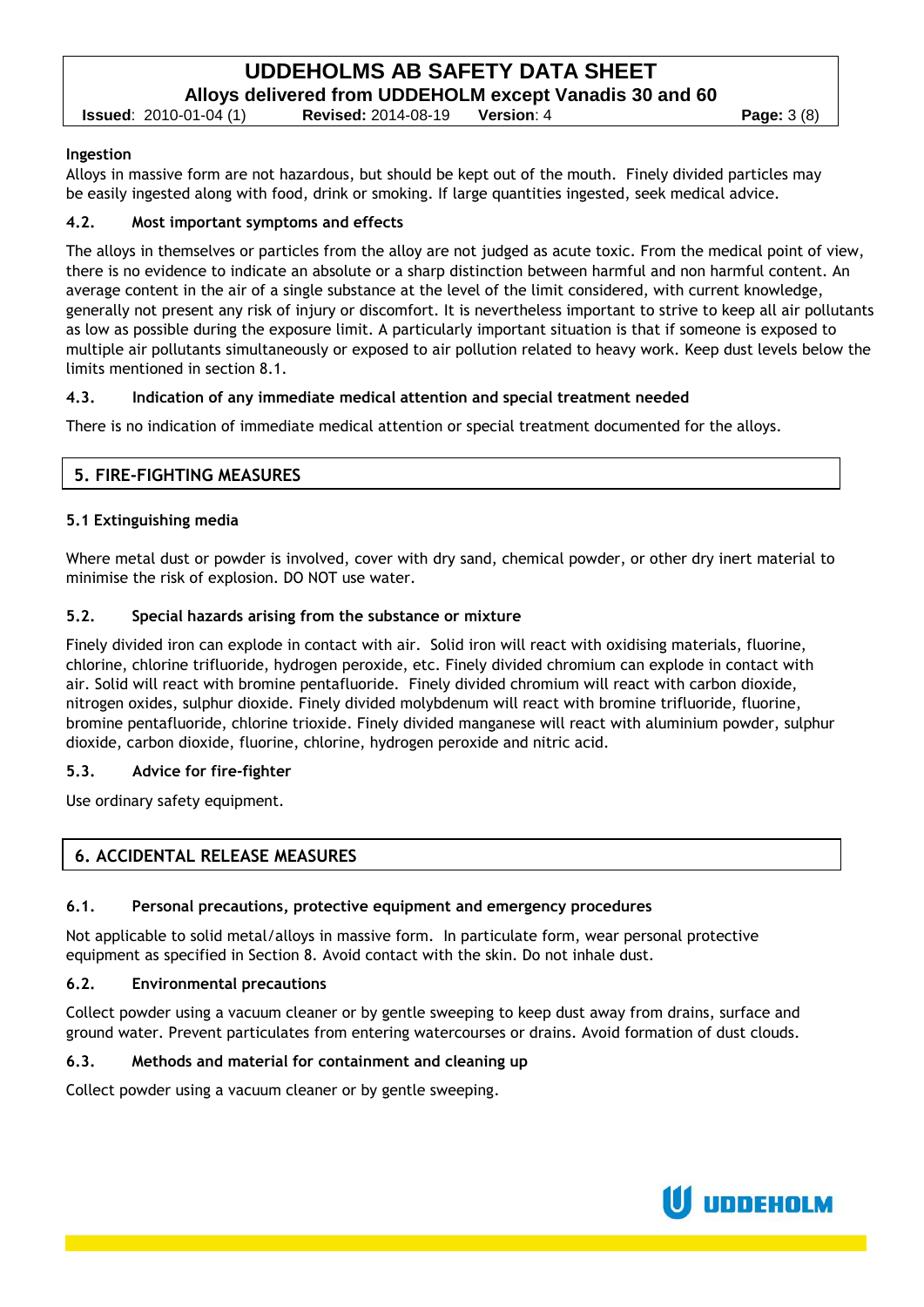**Alloys delivered from UDDEHOLM except Vanadis 30 and 60**

**Issued**: 2010-01-04 (1) **Revised:** 2014-08-19 **Version**: 4 **Page:** 4 (8)

### **7. HANDLING AND STORAGE**

#### **7.1 Precautions for safe handling**

No special precautions necessary for alloys in massive form other than normal physical handling techniques. Extraction should be used when working with particulate material (dust, fumes, mist). Avoid prolonged inhalation of dust. Wear gloves to avoid contact with skin (see Section 8).Working areas should be provided with extraction. Factories should be kept clean to avoid any unnecessary contamination.

Do not to eat, drink and smoke in work areas and wash hands/shower when leaving the working areas.

#### **7.2. Conditions for safe storage, including any incompatibilities**

Store in a dry environment.

#### **7.3. Specific end use(s)**

See section 13.

#### **8. EXPOSURE CONTROLS/PERSONAL PROTECTION**

#### **8.1. Control parameters**

All over 8 hour period unless otherwise stated. Monitoring procedures are not required.

| Chromium   | UK     | <b>WEL</b> | $0.5$ mg/m <sup>3</sup>  | total          |
|------------|--------|------------|--------------------------|----------------|
|            | Sweden | <b>NGV</b> | $0.5$ mg/m <sup>3</sup>  | total          |
| Cobalt     | UK     | <b>WEL</b> | $0.1$ mg/m <sup>3</sup>  | 8hr TWA        |
|            | Sweden | <b>NGV</b> | $0.02$ mg/m <sup>3</sup> | total          |
| Molybdenum | UK     | <b>WEL</b> | None set                 |                |
|            | Sweden | <b>NGV</b> | $10$ mg/m <sup>3</sup>   | total          |
|            |        |            | 5mg/m <sup>3</sup>       | respirable     |
| Nickel     | UK     | WEL        | $0.5$ mg/m <sup>3</sup>  | total          |
|            | Sweden | <b>NGV</b> | $0.5$ mg/m <sup>3</sup>  | total          |
| Tungsten   | UK     | <b>WEL</b> | 5mg/m <sup>3</sup>       | total          |
|            |        |            | $10$ mg/m <sup>3</sup>   | total (15min)  |
|            | Sweden | <b>NGV</b> | 5mg/m <sup>3</sup>       | total          |
| Carbon     | Sweden | <b>NGV</b> | 3 mg/m <sup>3</sup>      | total          |
| Manganese  | UK     | <b>WEL</b> | $0.5$ mg/m <sup>3</sup>  | total          |
|            | Sweden | <b>NGV</b> | $0.2$ mg/m <sup>3</sup>  | total          |
|            |        |            | $0.1$ mg/m <sup>3</sup>  | respirable     |
| Aluminium  | UK     | <b>WEL</b> | $10$ mg/m <sup>3</sup>   | 8hr TWA        |
|            |        |            | 4mg/m <sup>3</sup>       | 15min          |
|            | Sweden | <b>NGV</b> | 5mg/m <sup>3</sup>       | total          |
|            |        |            | 2mg/m <sup>3</sup>       | respirable     |
| Copper     | UK     | <b>WEL</b> | $0.2$ mg/m <sup>3</sup>  | fume           |
|            |        |            | $1 \text{mg/m}^3$        | dusts and mist |
|            | Sweden | <b>NGV</b> | $1 \text{mg/m}^3$        | total          |
|            |        | <b>NGV</b> | 0.2 mg/ $m3$             | respirable     |

#### **8.2 Exposure control**

Always check the applicability of any protective equipment with your supplier.

#### **8.2.1 Eye/face protection**

Always wear eye protection when handling dusts and other particulates, eg safety glasses with side protection, safety goggles or visor

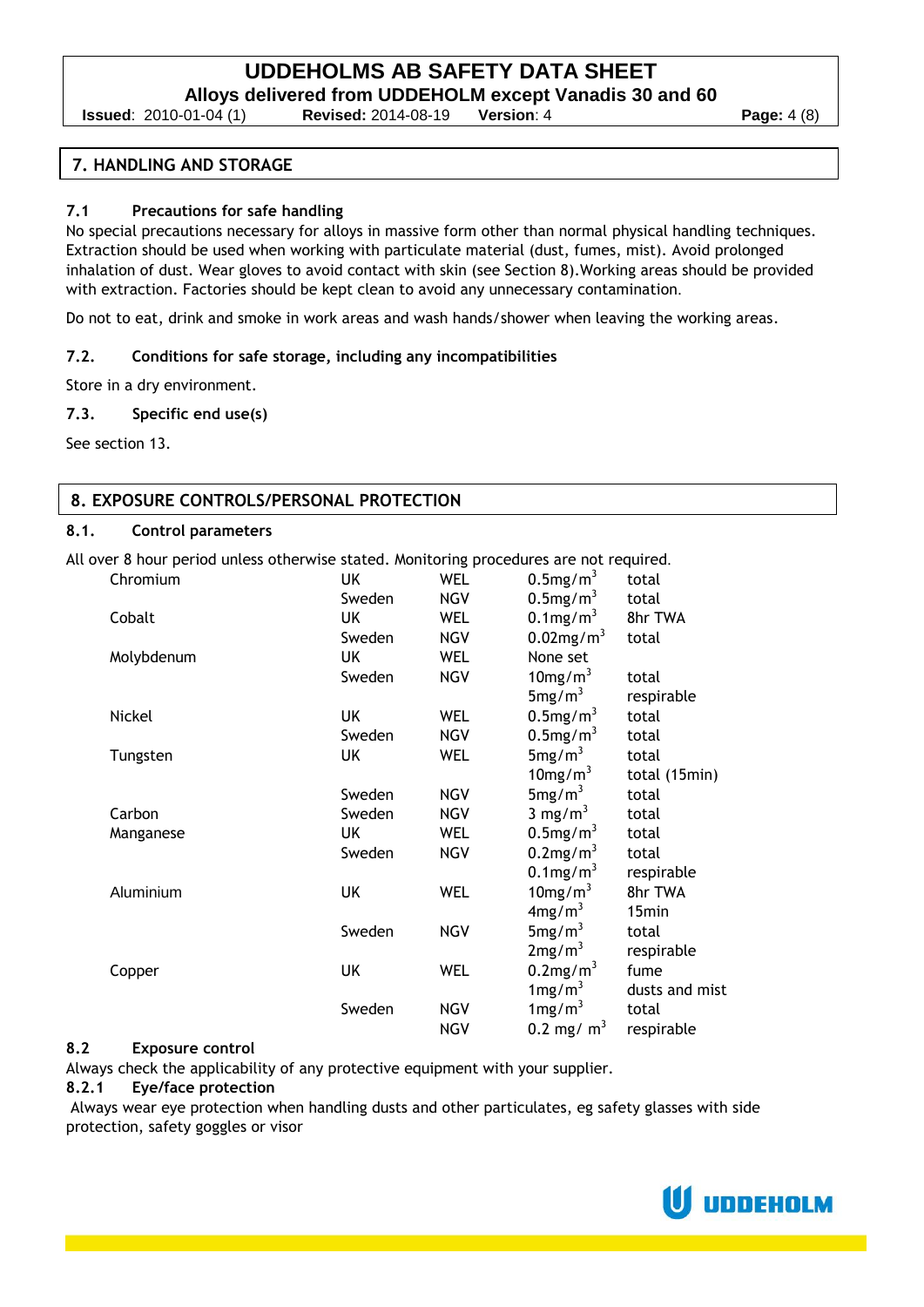**Issued**: 2010-01-04 (1) **Revised:** 2014-08-19 **Version**: 4 **Page:** 5 (8)

#### **8.2.2 Skin protection**

Always wear protective clothing when handling dusts and other particulate

#### **8.2.3 Hand protection**

Wear hand protection, eg leather gloves when handling alloys with sharp edges to avoid cuts. Always wear disposable nitrile or vinyl gloves when handling particulate material to avoid skin contact. Where necessary wear the disposable gloves under work gloves to protect against both types of hazard.

#### **8.2.4 Respiratory protection**

Alloys in delivered in solid form give no health risk through inhalation. Extraction should be used when working with particulate material (dust, fumes, mist). In case of prolonged or frequent exposure to particulates, wear particle filter mask (P3).

#### **8.2.5 General hygiene measures**

Wash hands well with soap and water after handling dusty materials. Wash contaminated clothing to avoid secondary contamination or contamination of other personnel.

#### **8.2.6 Thermal hazards**

Ensure adequate ventilation to keep levels of air-borne particles below occupational exposure limits given above. Working areas should be provided with extraction. Factories should be kept clean to avoid any unnecessary contamination.

#### **8.2.3 Environmental exposure control**

Avoid letting dust and fumes entering the outside air.

# **9. PHYSICAL AND CHEMICAL PROPERTIES**

#### **9.1. Information on basic physical and chemical properties**

Appearance: Metallic, alloy in massive form

Odour: Odourless

Melting point / freezing point: 1200 -1500 $^{\rm o}$ C

Vapour density:  $7.8 \text{ kg/dm}^3$ 

*Note: These are typical values and do not constitute a specification.*

#### **9.2. Other information**

No other physical or chemical parameters are necessary for the alloys.

# **10. STABILITY AND REACTIVITY**

**10.1. Reactivity**

Alloys are stable. Any reaction should not take place under normal circumstances.

**10.2. Chemical stability**

Alloys are stable. Corrosion should not take place under normal circumstances.

**10.3. Possibility of hazardous reactions**

See section 5.2.

**10.4. Conditions to avoid**

No special conditions need to be avoided for the alloys, however keep dust and fumes from entering the environment.

**10.5. Incompatible materials**

Contact with acids can generate explosive gasses, eg hydrogen.

**10.6. Hazardous decomposition products**

The alloys are stable.

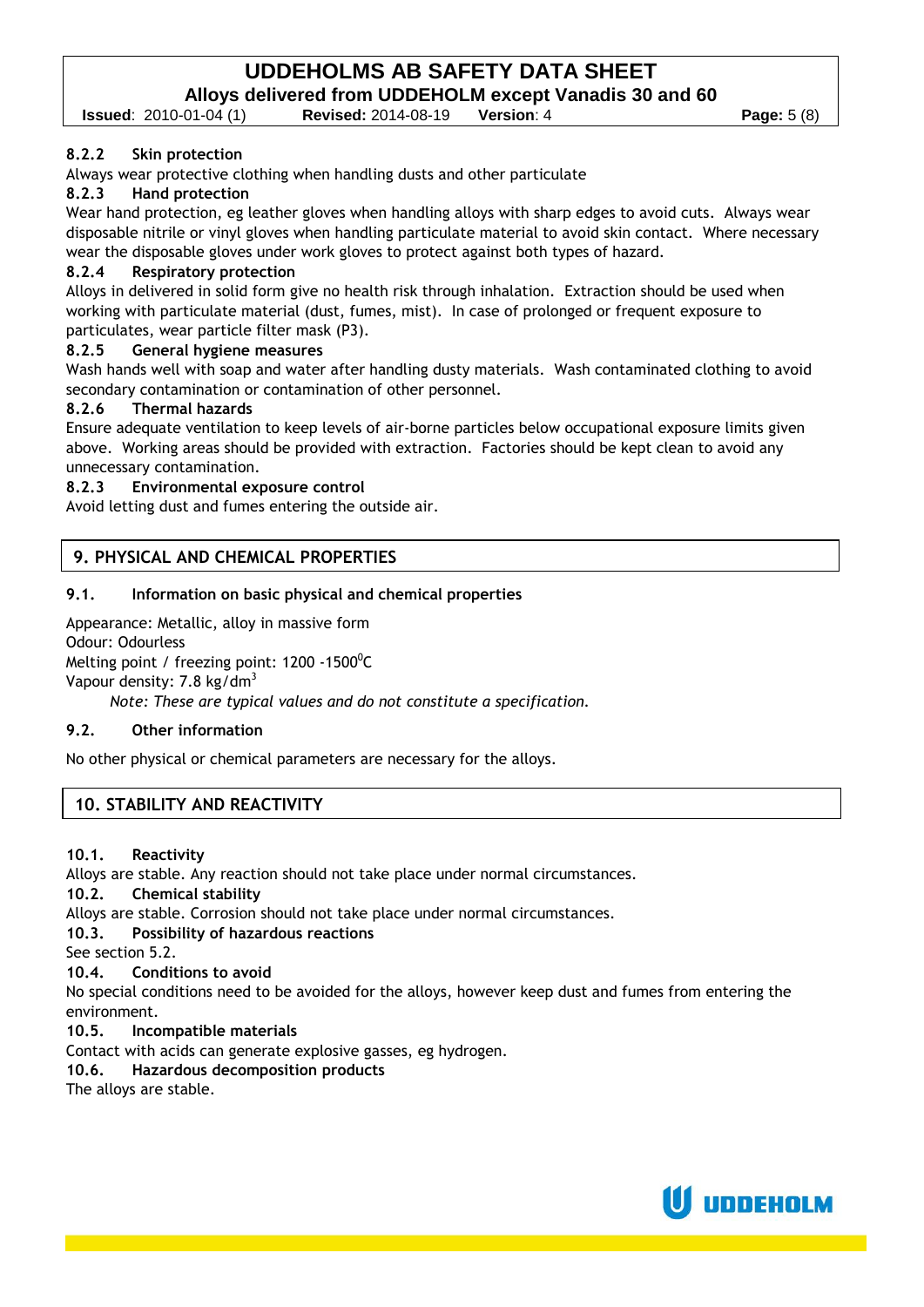**Alloys delivered from UDDEHOLM except Vanadis 30 and 60**

**Issued**: 2010-01-04 (1) **Revised:** 2014-08-19 **Version**: 4 **Page:** 6 (8)

## **11. TOXICOLOGICAL INFORMATION**

#### **11.1. Information on toxicological effects**

Alloys contain nickel and cobalt which carry a risk of producing an allergic reaction following prolonged contact or in already sensitised persons. No further toxicological data available for the alloys. See below for LD50 or LC50 for the individual substances, since no LC50 or LD50 has been established for the mixture as a whole. (No LD50 or LC50 is available for tungsten.)

| Chromium - Oral LD <sub>50</sub> rat<br>Cobalt- Oral LD <sub>50</sub> rat<br>Nickel- Oral LD <sub>50</sub> rat<br>Manganese- Oral LD <sub>50</sub> rat<br>Carbon- Oral LD <sub>50</sub> rat<br>Iron - Oral $LD_{50}$ rat | 19.8 mg/kg bodyweight<br>1500 mg/kg bodyweight<br>>5000 mg/kg bodyweight<br>9000 mg/kg bodyweight<br>>10000 mg/kg bodyweight<br>30000 mg/kg bodyweight | (highly toxic)<br>(toxic)<br>(not harmful) |
|--------------------------------------------------------------------------------------------------------------------------------------------------------------------------------------------------------------------------|--------------------------------------------------------------------------------------------------------------------------------------------------------|--------------------------------------------|
| Copper- $LC_{50}$ Fish 96h<br>Vanadinum-LC <sub>50</sub> Fish 96h<br>Aluminium - LC <sub>50</sub> Fish 96h<br>Molybden- Fish LC50 96h                                                                                    | 0,017 mg/l, species: Oncorhynchus mykiss (copper ion)<br>$0,17 \text{ mg/l}$<br>$>100$ mg/l<br>2600 mg/l (molybdat)                                    |                                            |

# **12. ECOLOGICAL INFORMATION**

#### **12.1. Toxicity**

Alloys contain metals which are considered to be very toxic towards aquatic organisms. Finely divided alloys are therefore considered harmful to aquatic organisms.

#### **12.2. Persistence and degradability**

The alloys consist of elements that can not degrade any further in the environment.

# **12.3. Bioaccumulative potential**

Alloys contain heavy metals which bioaccumulate in the food chain. The following figures are the bioconcentration factor (BCF) for the substances on their own (molybdenum, tungsten and carbon do not have a BCF):

Iron, BCF: 140000 Chromim, BCF: 200 Cobalt, BCF: 4000 Vanadium, BCF: 2 Nickel, BCF: 16 Carbon, BCF: 0,14 Manganese, BCF: 59052 Aluminium, BCF: 18

Copper, BCF: 29

**12.4. Mobility in soil**

Metal alloys are not soluble in water or soil. Particles formed by working alloys can be transported in the air. **12.5. Results of PBT and vPvB assessment**

No chemical saftey report is required for the alloys, however neither the alloys in itself or the substances that it consist of, meet the criteria for PBT or vPvB in accordance with REACH, Annex XII.

#### **12.6. Other adverse effects**

In massive form alloys present no hazards to the aquatic environment. Particles and ions can, never the less, enter the aquatic compartment by means of dusts or smoke, or by liberation due to erosion thereby introducing iron or heavy metals into the ground or water.

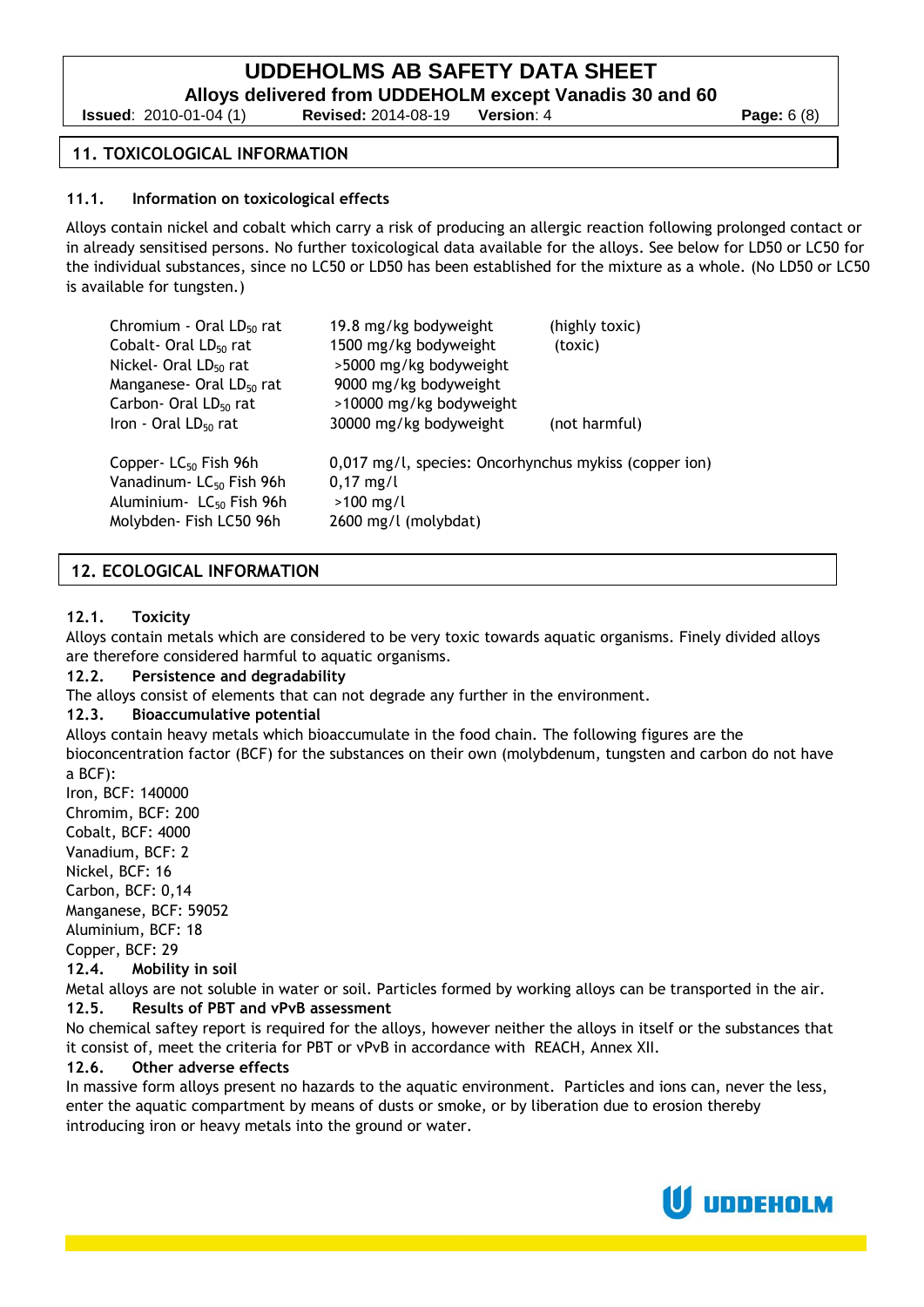**Alloys delivered from UDDEHOLM except Vanadis 30 and 60**

**Issued**: 2010-01-04 (1) **Revised:** 2014-08-19 **Version**: 4 **Page:** 7 (8)

#### **13. DISPOSAL CONSIDERATIONS**

#### **13.1. Waste treatment methods**

Non-contaminated waste from the production and pure-grade- alloys are recyclable. The unused product (massive alloy) is not classified as hazardous waste. Dispose in accordance with appropriate government regulations.Any residues of finely divided product (particles, dust, fumes) are regarded as Hazardous Waste. Contact your local entrepreneur for advice.

# **14. TRANSPORT INFORMATION**

#### **14.1. UN number**

Alloys in massive form are not classified as dangerous goods for transport and has no UN number.

#### **14.2. UN proper shipping name**

Alloys in massive form are not classified as dangerous goods for transport and has no UN proper shipping name **14.3. Transport hazard class(es)**

Alloys in massive form are not classified as dangerous goods for transport.

#### **14.4. Packing group**

There are not any special precautions with which a user should or must comply or be aware of in connection with transport or conveyance either within or outside his premises.

#### **14.5. Environmental hazards**

The alloys are not environmentally hazardous according to the criteria of the UN Model Regulations (as reflected in the IMDG Code, ADR, RID and ADN) and/or a marine pollutant according to the IMDG Code.

# **14.6. Special precautions for user**

There are not any special precautions which a user should or must comply or be aware of in connection with transport or conveyance either within or outside his premises of the alloys.

# **14.7. Transport in bulk according to Annex II of MARPOL73/78 and the IBC Code**

Alloys in massive form do not subject under MARPOL73/78 and the IBC Code.

# **15. REGULATORY INFORMATION**

#### **15.1. Safety, health and environmental regulations/legislation specific for the substance or mixture**

Prepared according to EU Directives 1907/2006 (REACH) & 1272/2008 (CLP). Classifications mentioned in table 3.2 concerns substances in their crushed form. Alloys in massive form do not require labelling under current chemical product classification and labelling regulations, if they are not classified as hazardous to health and environment. Contains nickel and cobalt. Alloys in particulate form eg dust, fumes, mist may cause an allergic reaction on contact with skin or if inhaled.

#### **15.2. Chemical Safety Assessment**

No chemical safety assessment has been carried out for the product.

# **16. OTHER INFORMATION**

#### **16.1 Modifications since previous version**

Version 2: name change of company

The information has been updated in sections.

Version 3: In this MSDS the alloys Vanadis 30 and 60 has been excluded due to their Cobalt content (>1%). This MSDS is relevant for all alloys delivered from Uddeholms AB except Vanadis 30 and 60. There has also been an update in the classification in section 3.2, in the OEL (Occupational Exposure Limit) in section 8.1 and on topological data in section 11.1.